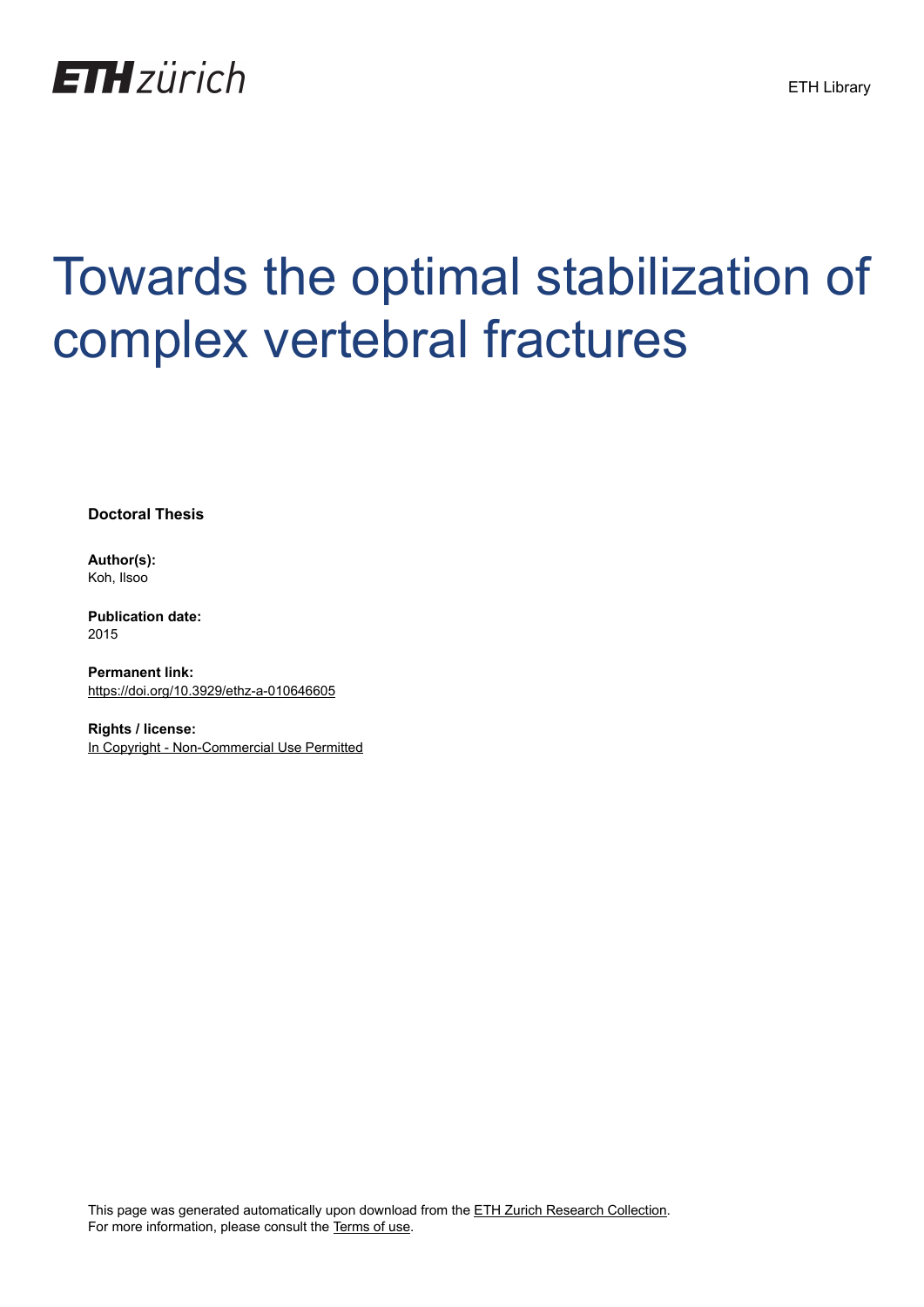DISS. ETH NO. 23238

## **TOWARDS THE OPTIMAL STABILIZATION OF COMPLEX VERTEBRAL FRACTURES**

A thesis submitted to attain the degree of

DOCTOR OF SCIENCES of ETH ZURICH

(Dr. sc. ETH Zurich)

presented by

Ilsoo Koh

MSc in Biomedical Engineering, The University of Auckland

Born on 20.12.1983

Citizen of New Zealand

Accepted on the recommendation of

Prof. Dr. Stephen Ferguson

Prof. Dr. Philippe Zysset

2015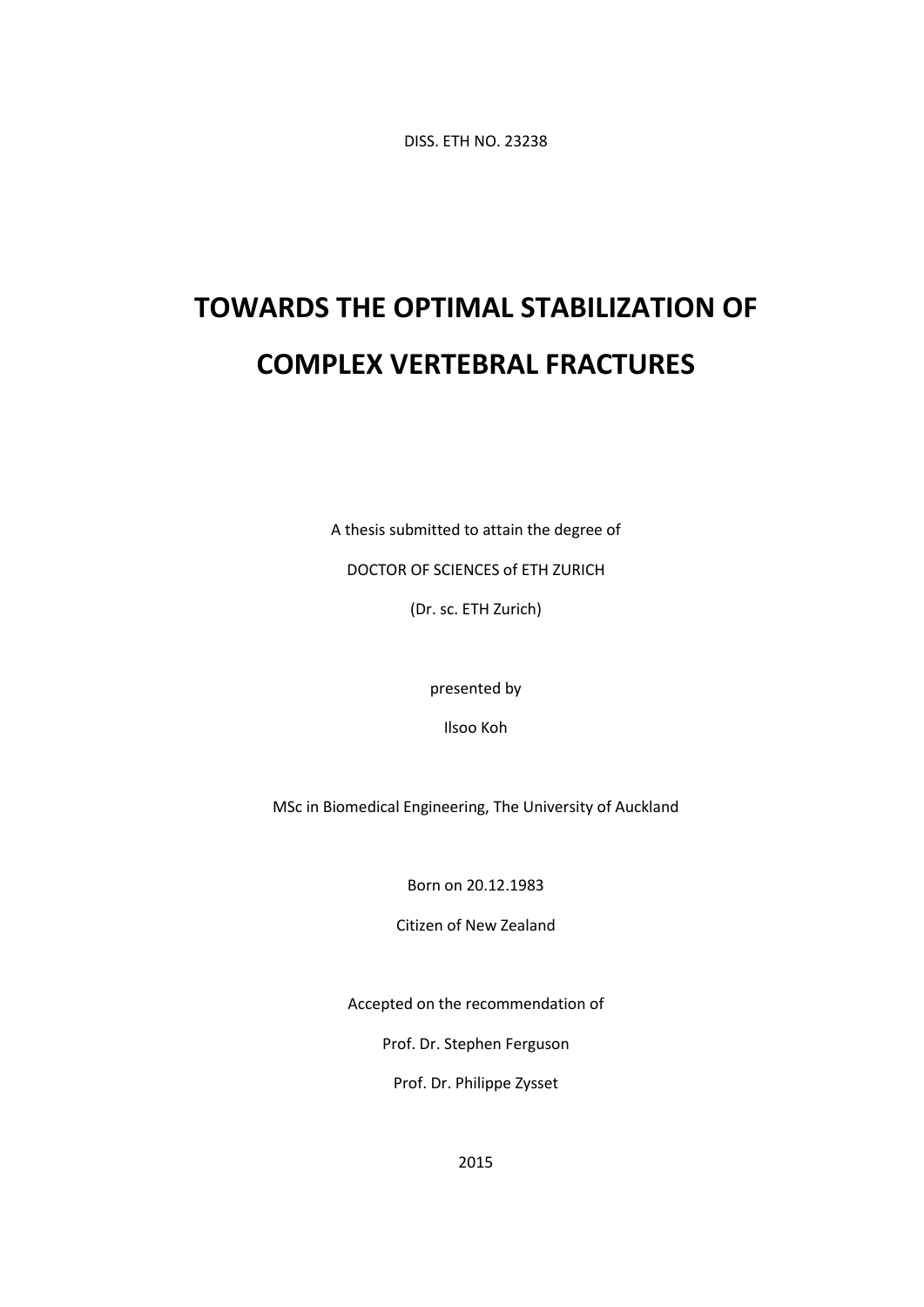## **Zusammenfassung**

Die perkutane Vertebroplastie (VP) ist eine chirurgische Technik die angewendet wird, um Wirbelkörperfrakturen wieder instand zu setzen. Da die VP eine minimalinvasive Technik ist, kann sie als eigenständige Behandlungsmethode bei Berstungsbrüchen von Wirbelkörpern (VBF's) angewendet werden. Ausserdem kann die Entwicklung von neuen injizierbaren und osteokonduktiven keramischen Knochenzementen zu einer Zunahme dieser Behandlungsmethode bei jungen Patienten führen. Es sind jedoch Fälle dokumentiert, in denen mit VP behandelte VBF's hohe Zugspannungen und eine ungenügende mechanische Stabilisierung aufgezeigt haben, was die Eignung dieser Methode in Frage stellt. Ziel dieser Arbeit ist, die Anwendbarkeit und Wirksamkeit der VP als eigenständige Behandlungsmethode bei VBF's zu untersuchen. Der Fokus wird dabei auf die Anwendung von keramischen Zementen als Knochenersatzmaterial gesetzt.

Für diese Arbeit wurden Versuche mit den folgenden Zielsetzungen durchgeführt: 1) Ermittlung des Einflusses vom Wassergehalt auf die mechanischen Eigenschaften in keramischen Zementen; 2) Ermittlung der mechanischen Eigenschaften von mit keramischen Zementen verstärkten trabekulären Knochenstrukturen (Keramik-Knochen Komposite) und 3) Ermittlung des Effekts von Faserverstärkungen auf die mechanischen Eigenschaften von keramischen Zementen. Um die mechanischen Eigenschaften von wasserlöslichen, unlöslichen und faserverstärkten Zementen zu ermitteln wurden Zug-, Druck- und Dreipunktbiegeversuche durchgeführt. Die klinischen Auswirkungen von VP auf VBF's wurden auch mittels Finite-Elemente-Methode (FE) analysiert. Für die FE Modelle wurden zwei patientenspezifische VBF's verwendet, welche virtuell mit variierenden Zementvolumina und Verteilungen verstärkt wurden. Für die Simulationen wurden mehrachsige Lastfälle verwendet.

Die in dieser Studie durchgeführten Versuche haben gezeigt, dass der Wassergehalt einen signifikanten Einfluss auf die mechanischen Eigenschaften der keramischen Zemente ausübt. Die Auswirkungen waren sowohl in den wasserlöslichen wie auch in den unlöslichen Zementen zu sehen und haben in erster Linie Zahl und Grösse der keramischen Kristalle und damit die mechanischen Eigenschaften der Zemente beeinflusst. Es zeigte sich weiterhin, dass die Keramik-Knochen Komposite eine höhere Sprödigkeit und bessere Druckeigenschaften besitzen als die Zemente allein. Die Zugspannungen der trabekulären Knochenstrukturen konnten mit den keramischen Zementen nur minimal verbessert werden. Auch Faserverstärkungen konnten die mechanischen Eigenschaften der Zemente nur minimal verbessern. Da der Fasergehalt relativ niedrig gehalten werden musste, um die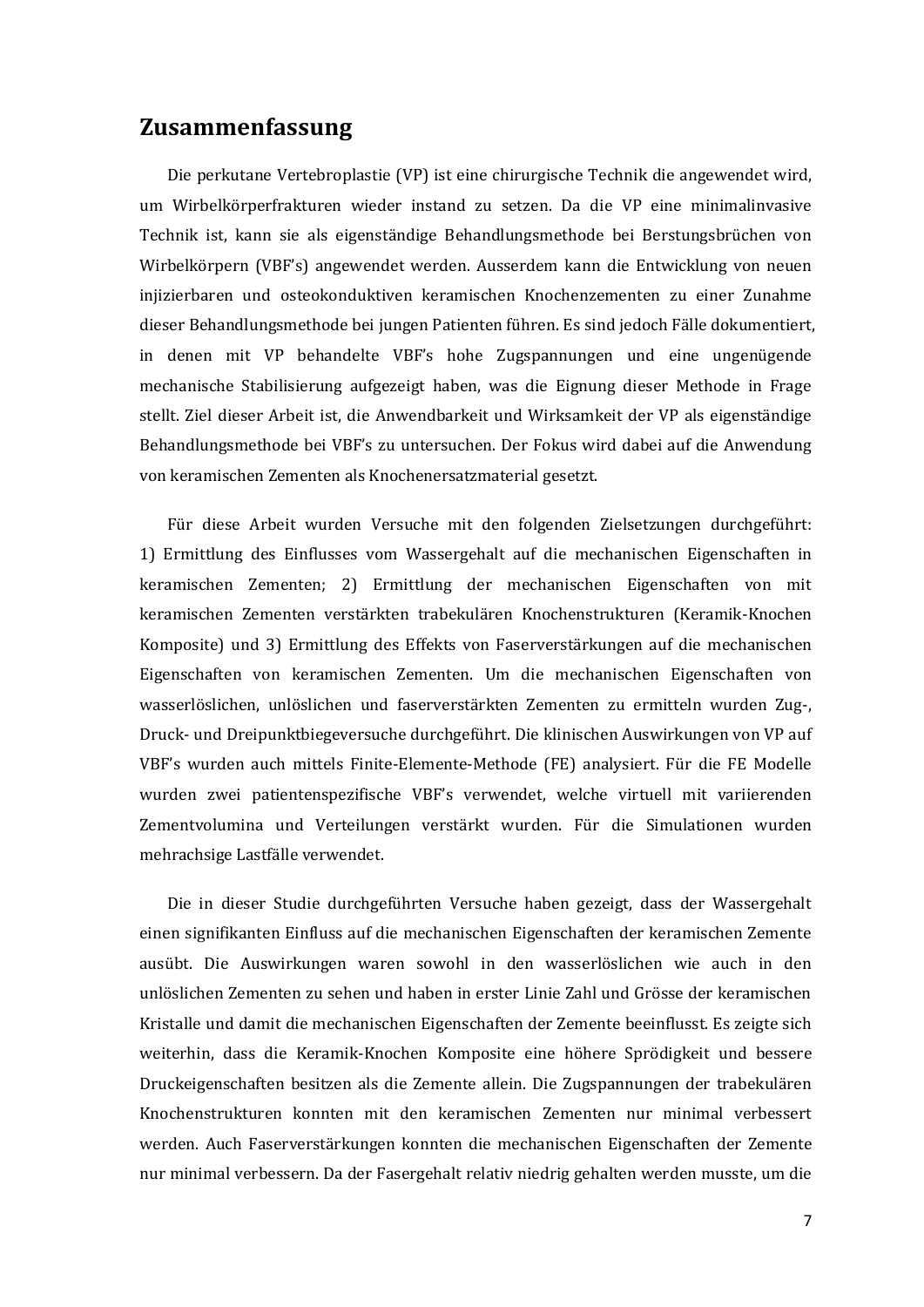injizierbarkeit aufrechtzuerhalten, muss davon ausgegangen werden, dass dies der Grund für den geringen Verstärkungseffekt auf die Zemente war. Die FE Simulationen zeigen Verbesserungen von Steifigkeit und Stabilität der mit VP behandelten VBF's. Nichtsdestotrotz werden relativ grosse Teile der Knochen-, Zement- wie auch der Kompositstrukturen über die Streckgrenzen hinaus belastet. Dies weist darauf hin, dass die VP als alleinige Behandlungsmethode für VBF's nicht geeignet ist.

Die Resultate dieser Arbeit identifizieren folgende Gründe die eine VP als Behandlungsmethode für eine VBF in Frage stellen: 1) Die bisher verwendeten Testmethoden zur Ermittlung der mechanischen Eigenschaften von keramischen Zementen sind nur bedingt für diese Anwendung geeignet; 2) Hohe Sprödigkeit von keramischen Zementen; 3) Keramische Zemente können die mechanischen Eigenschaften der trabekulären Knochenstrukturen nur minimal verbessern; 4) Es ist nicht möglich faserverstärkte Zemente mit einem ausreichend hohen Faseranteil zu injizieren und 5) Grosse Teile der Strukturen der mit VP behandelten VBF's werden überbelastet.

Es wird empfohlen Zementformulierungen, Wege zur Zementinjektion und Berechnungsmodelle weiter zu erforschen und zu verbessern. Mit den entsprechenden Verbesserungen kann die VP als alleinige Behandlungsmethode bei VBF's in Zukunft erfolgreich angewendet werden.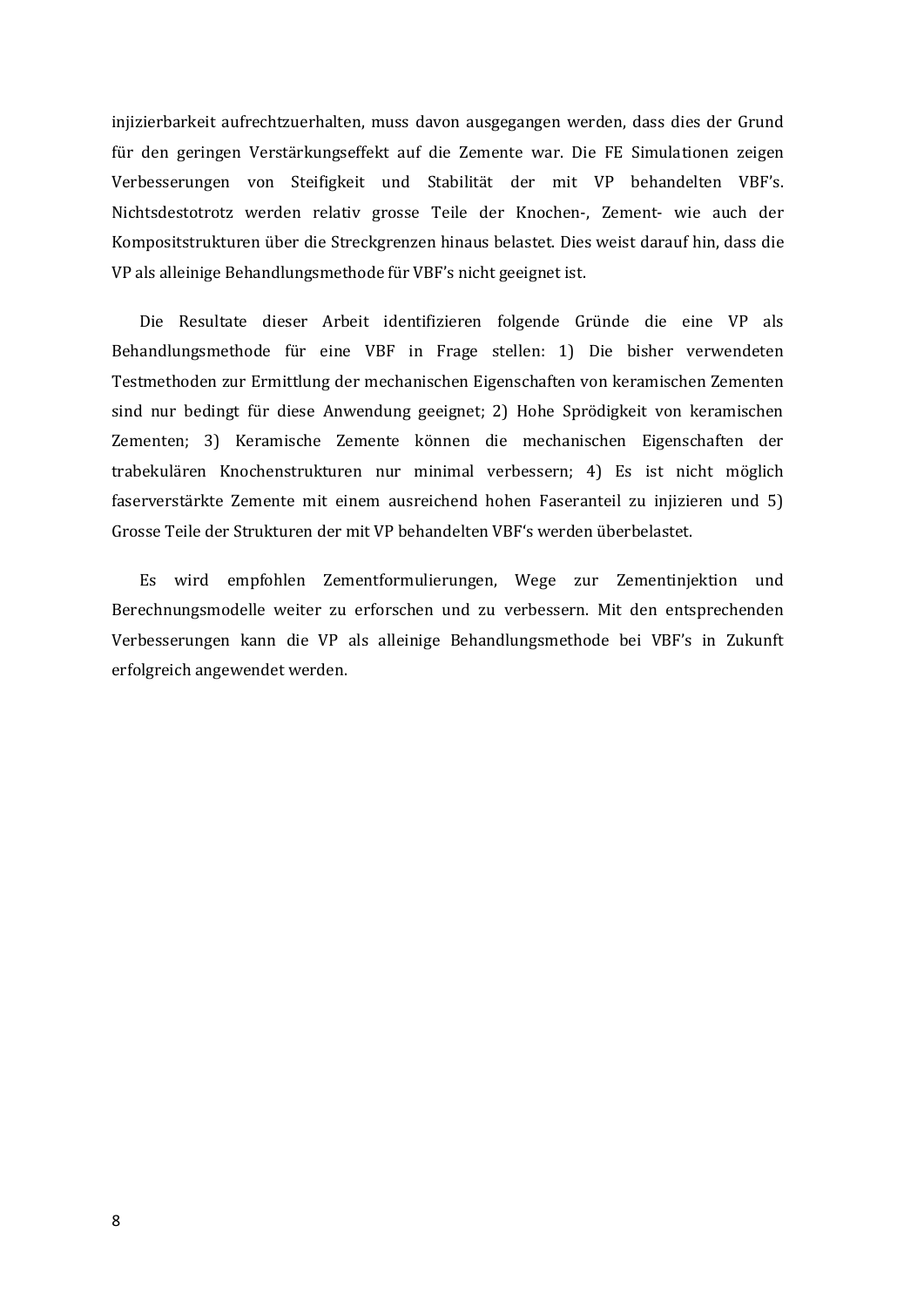## **Abstract**

Percutaneous vertebroplasty (VP) is a surgical technique used to augment fractured vertebrae by injection of bone cement. The minimal invasiveness of VP makes it attractive as a potential stand-alone treatment for stable vertebral burst fractures (VBFs). Moreover, the development of injectable and osteoconductive ceramic cements may likely lead to an outgrowth of the technique as a treatment for VBFs in young patients. However, inadequate mechanical stabilization and the development of large tensile stresses in the cemented regions of VP treated VBFs raise questions about its suitability. Therefore, the aim of this thesis was to investigate the efficacy of VP as a stand-alone treatment for VBFs, with a focus on the use of ceramic cements as a stabilizing material.

The experiments conducted during this thesis were designed to determine the effect of water saturation on the mechanical properties of ceramic cements, the mechanical properties of trabecular bone augmented using a ceramic cement (ceramic-bone composites) and the effect of a novel fiber reinforcement on the mechanical properties of ceramic cement. Compression, three-point bending and direct tension tests were performed on soluble, insoluble and fiber reinforced ceramic cements to obtain their mechanical properties. The clinical implications of VP treated VBFs were further investigated using finite element (FE) analysis. The FE models comprised two VBFs virtually injected with various cement volumes and distributions. The model response to multi-axial load cases was studied.

It was determined, via the results generated experimentally during this study, that the mechanical properties of ceramic cements are altered significantly following water saturation. The alterations to the mechanical properties were observed in both soluble and insoluble materials due to the changes in the number and sizes of ceramic crystals. It was also found that the ceramic-bone composites were brittle, and had superior compressive properties to the native trabecular bone, but inferior to the native ceramic cement. The tensile properties of the trabecular bone showed minimal improvements with ceramic cement augmentation. Furthermore, fiber reinforcement was shown to have minimum impact on the mechanical properties of ceramic cement. It was proposed that the fiber content, limited by the injectability of the cement into the trabecular bone, was inadequate to obtain positive results. Finally, the results of the FE simulations showed improvements in the stiffness and stability of VP treated VBFs. However, substantially large volumes of the trabecular bone, ceramic cement and composite regions were found to deform beyond the theoretical yield point, implying adverse effects of VP as a stand-alone treatment for VBFs.